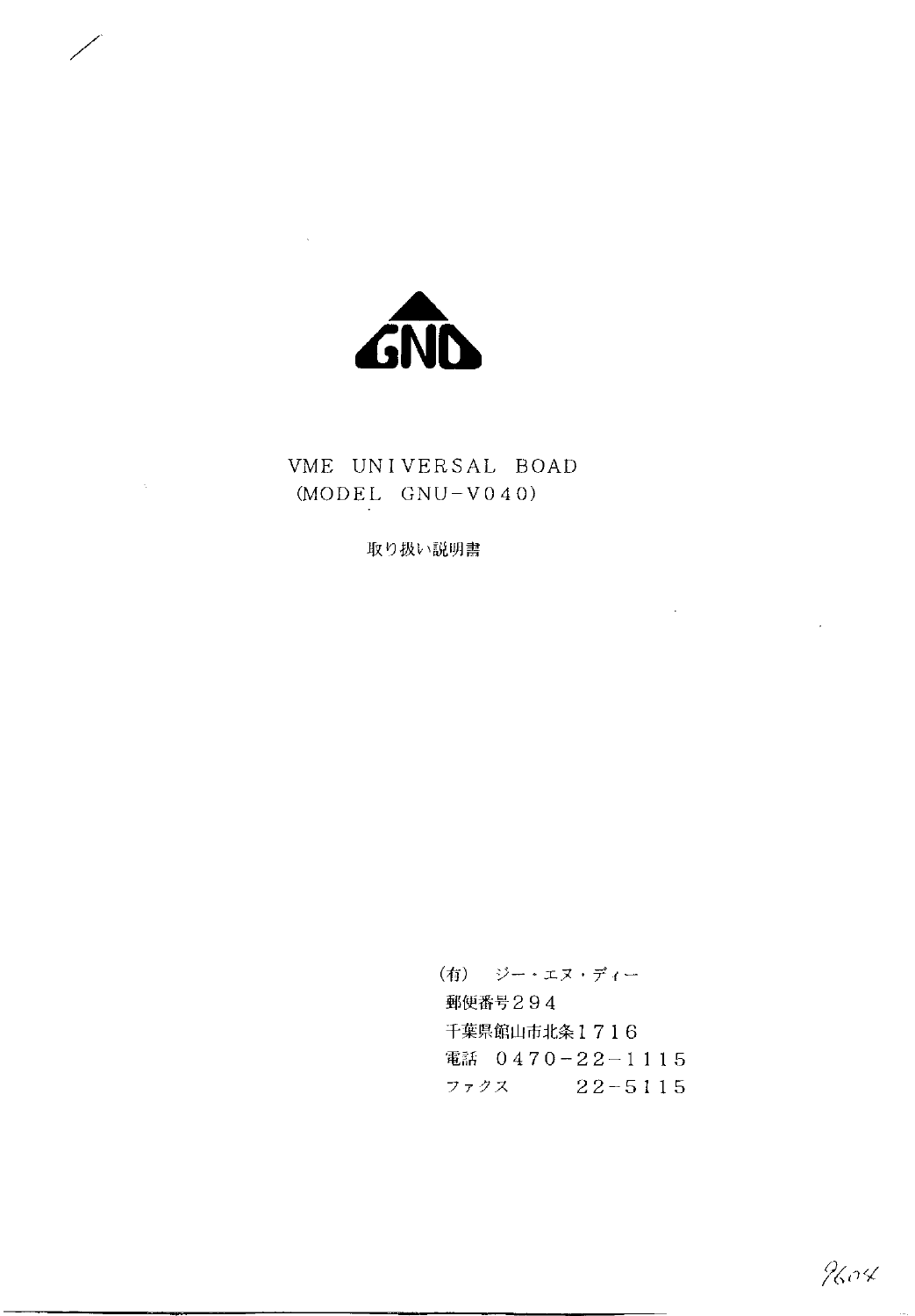ごあいさつ

このたびは、VME ユニバーサル基板 を選定していただきましてありがとうございま した。

本品はVMEスレーブモジュールに必要な機能を組込み済みですので 開発の時間短縮に 効果が有ります。

特徴

VMEプロトコル組込み済みです 内蔵の書き込み自在のロジックIC はプログラムも公開してありますので 用途により必要なときは書き換えも 出来ます。(機能はスレーブモジュールに限定させていただきます。) フロントには各種ケーブルコネクターが実装可能です (Dサブ等) リヤには AUX 30ピンコネクターが取り付けられる様設計されて おり多電源の回路にも使用できます。 5V系電源には 回路保護用に ヒューズも設置して有ります。 フロントパネルのセット パネル寸法図も添付してありますので すぐに モジュールとしての機能を構築することが 可能です。 その他信号系の詳しいことは次ページ以降を御参照下さい。

使用上のご注意

組み立て、動作確認検査には十分配慮したつもりですが 基板の構成上

組み立ては手作業にて行われておりますので部品搭載前には

信号系、電源系の動作確認をお願いいたします。

申し訳ございませんがこのマニュアルに書かれていない

VMEの信号等の細かい動作に関しては 他の文献をご覧下さい。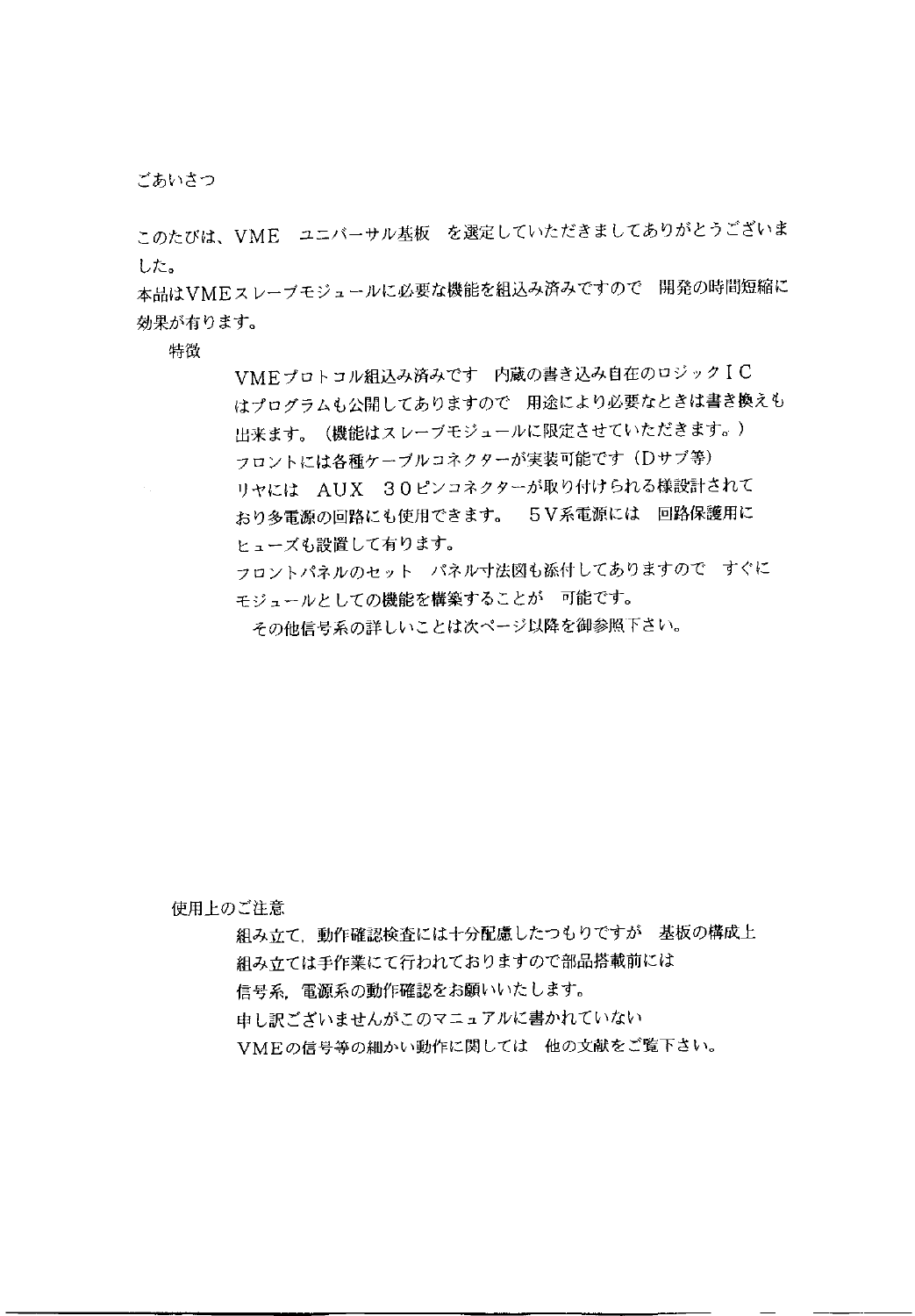

多電源にて構成されるかたは ご注意してください。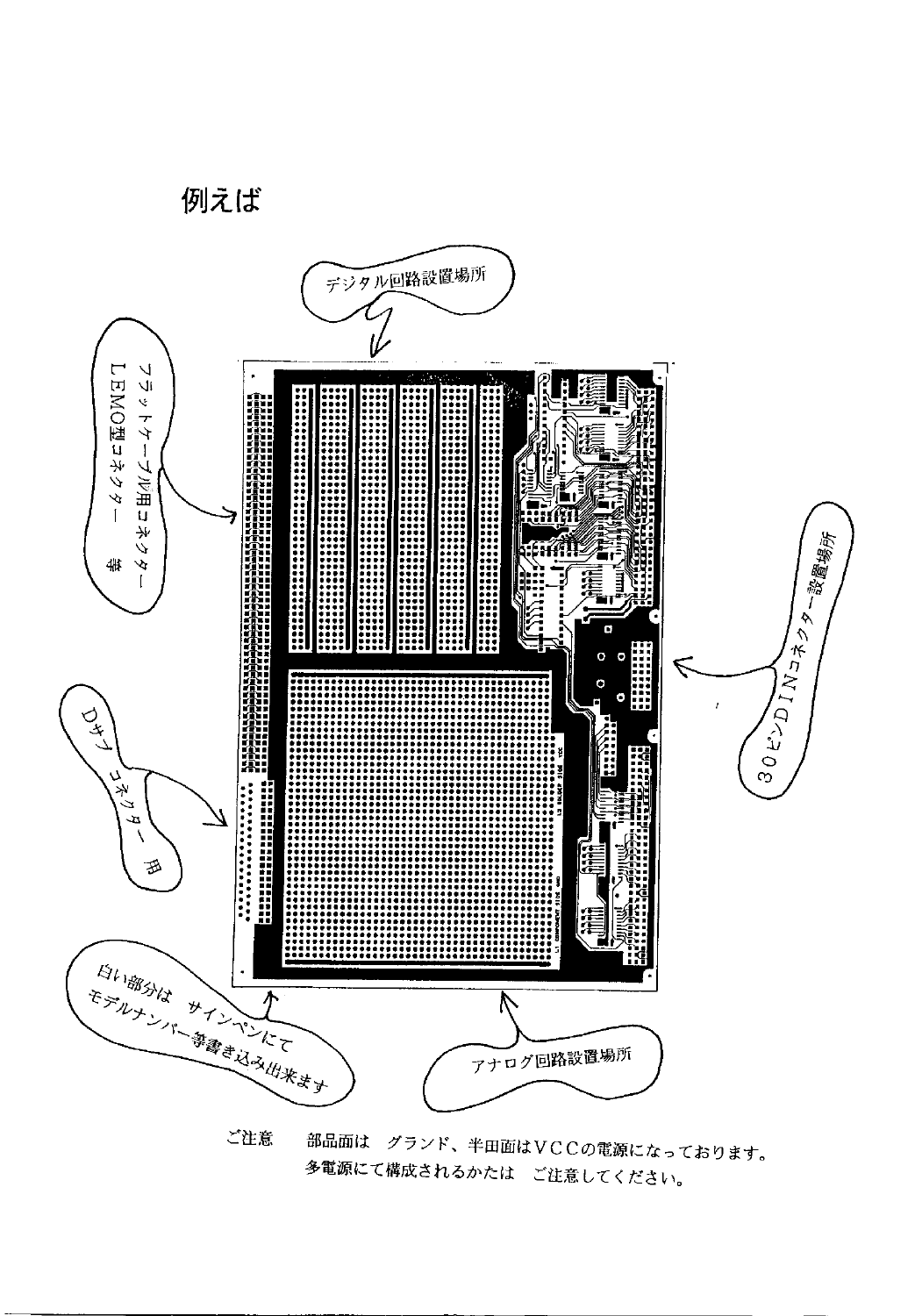| <b>Address</b>     | switch<br>Dip   |                                      |  |
|--------------------|-----------------|--------------------------------------|--|
| $A00$ ------ $A08$ |                 | Sub address 256 words, 128 longwords |  |
| $A09$ ------ $A15$ | SW <sub>1</sub> |                                      |  |
| $A16$ ------ $A23$ | SW <sub>2</sub> | <b>Enable SW A24</b>                 |  |
| $A24$ ----- $A31$  | SW <sub>3</sub> | <b>Enable SW A32</b>                 |  |
|                    |                 |                                      |  |



D32 D16 D8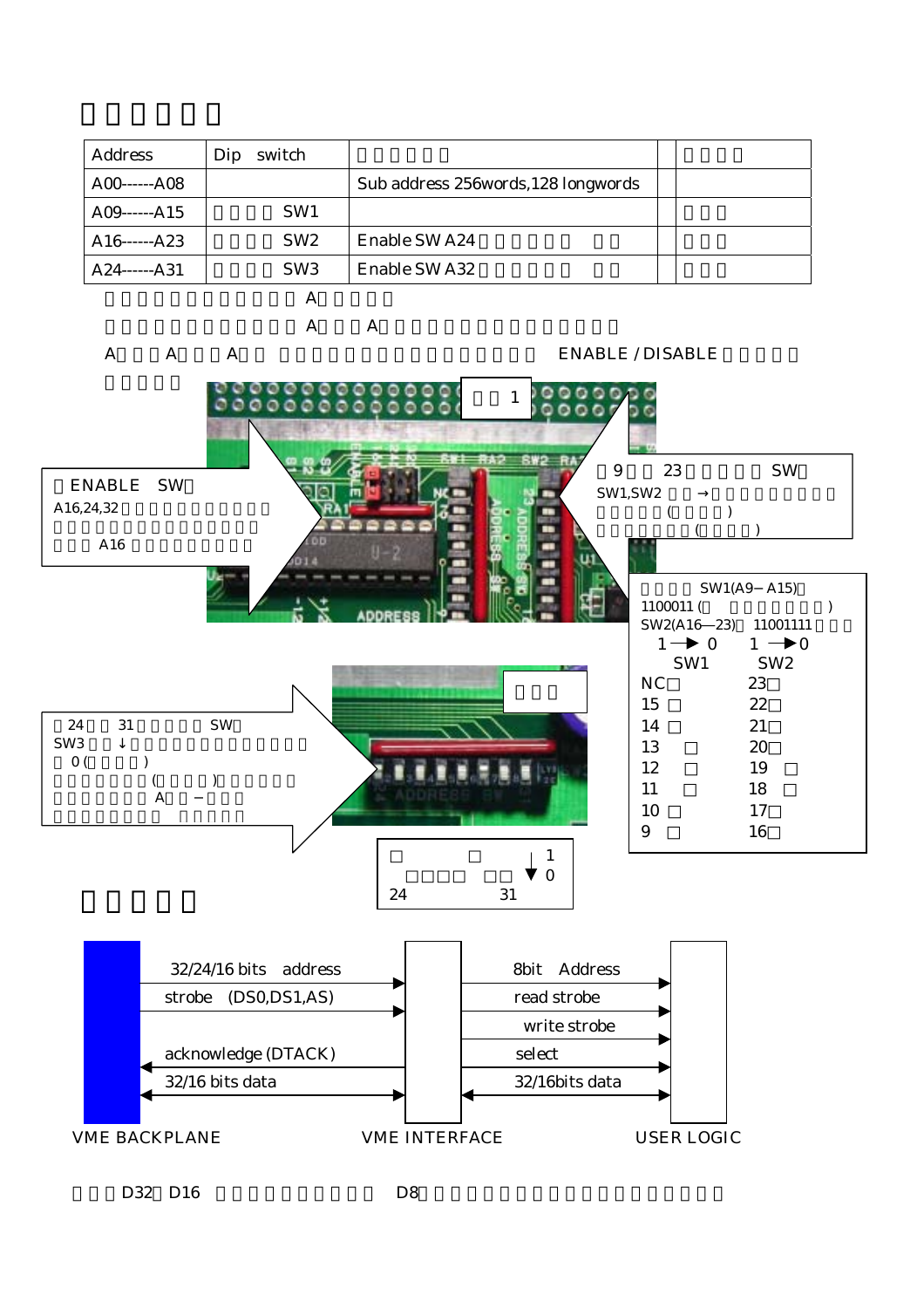





WRITE



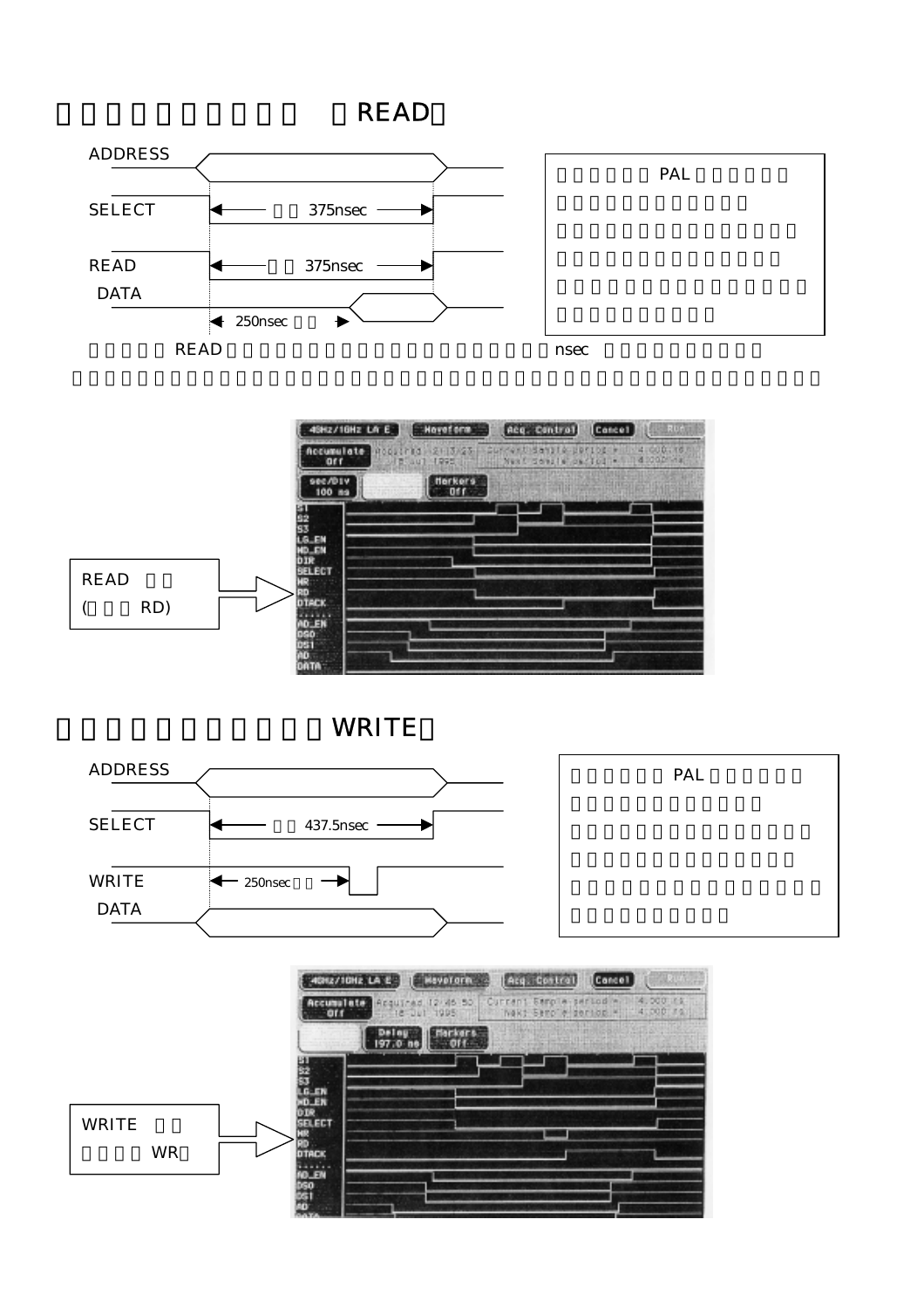TITLE PEELU-2 PATTERN REVISION 1.0 AUTHOR O.Jinnouchi DATE 1995/7/15

IC番号 U2 プログラム

 $\bullet$ 

 $\alpha$ 

CHIP PEELU-2 PEEL22CV10

/CLOCK /AL /AM /AH /IACK AM0 AM1 AM2 AM3 AM4 AM5 GND /AS /A32 /A24 /A16 /ENABLE S3 S2 S1 S0 LATCH /RESET VCC

EQUATIONS

SO :=  $/S0 *$  ENABLE \* /RESET

LATCH := /RESET \* (/IACK \* AS \* AM5 \* /AM4 \* A16 \* AL + /IACK \* AS \* AM5 \* AM4 \* A24 \* AL \* AM + /IACK \* AS \* /AM5 \* /AM4 \* A32 \* AL \* AM \* AH)

ENABLE := /RESET \* (/IACK \* AS \* AM5 \* /AM4 \* A16 \* AL + /IACK \* AS \* AM5 \* AM4 \* A24 \* AL \* AM + /IACK \* AS \* /AM5 \* /AM4 \* A32 \* AL \* AM \* AH)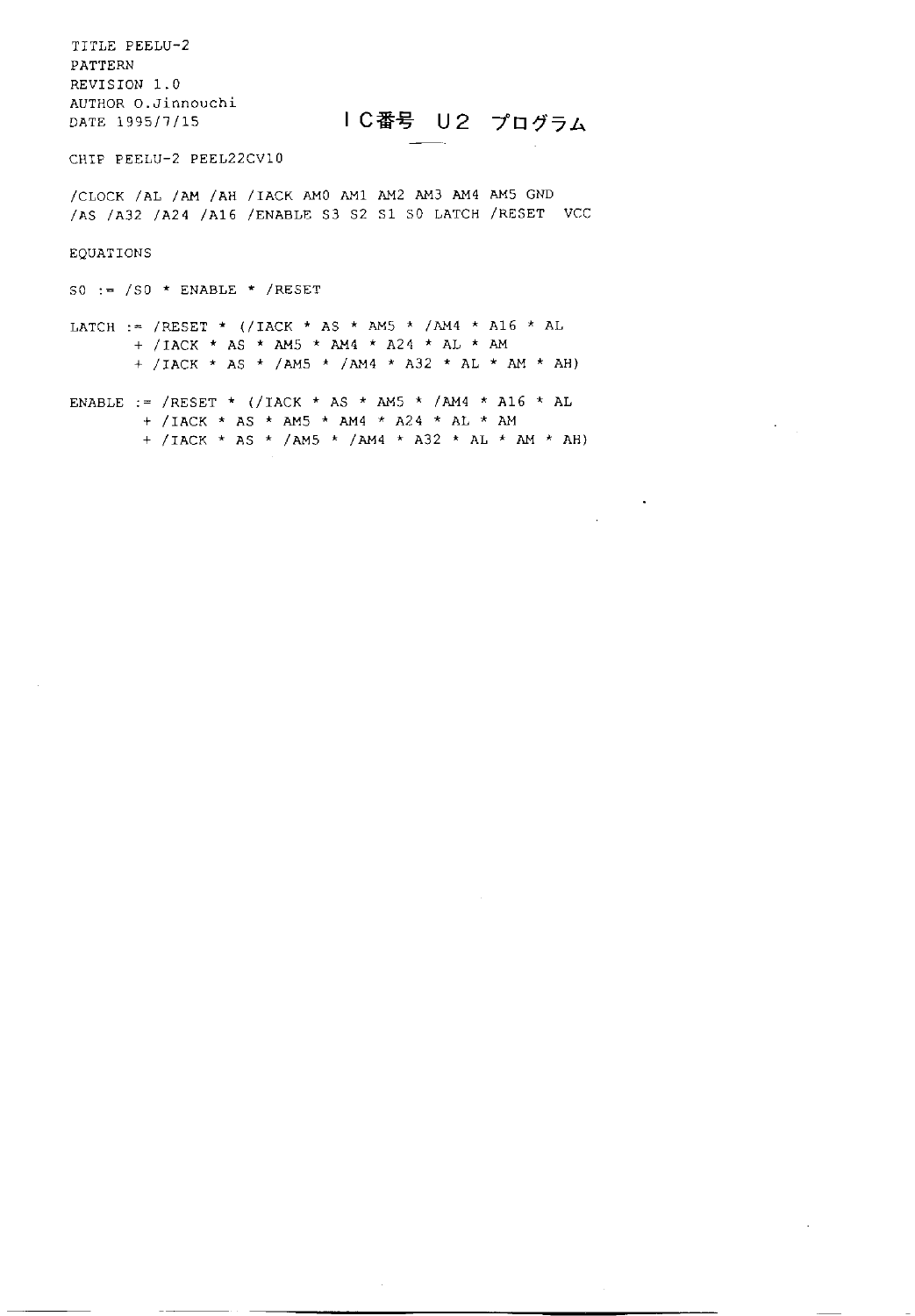TITLE PEELU-4 **PATTERN** REVISION 1.0 AUTHOR O.Jinnouchi DATE 1995/7/15

Ⅰ C番号 U4 プログラム

 $\mathcal{L}_{\text{max}}$ 

 $\mathcal{L}$ 

CHIP PEELU-4 PEEL22CV10

/CLOCK /RESET /ENABLE /WRITE /DS0 /DS1 /LWORD NC NC NC NC GND ACK / LONG / WORD / DIR S3 S2 S1 SELECT WR RD DACK VCC

EQUATIONS

S1 := /RESET \* (/S3 \* /S2 \* /S1 \* DS0 \* DS1 \* ENABLE \* WRITE + /s3 \* s2 \* /s1 +  $S3 \star /S2 \star /S1$ + S3 \* S2 \* /S1 \* /(DS0 \* DS1)) S2 := /RESET \*  $($ /S3 \* /S2 \* /S1 \* DIR  $+ /S2 \times S1$  $+$  S2  $*$  /S1) S3 := /RESET \*  $($ /S3 \* S2 \* S1  $+$  S3  $*$  /S2 +  $S3 \star S2 \star /SI$  $\sim 10^{-1}$ DACK := /RESET \*  $(S3 \times /S2 \times S1$ + DACK \* /(S3 \* S2 \* S1)) DIR := DS0 \* DS1 \* ENABLE \* /WRITE + /(S3 \* S2 \* S1) \* DIR RD := /RESET \* (/S3 \* /S2 \* /S1 \* DIR + RD \* /(S3 \* S2 \* S1)) WR := /RESET \*  $(S3 \times /S2 \times /S1 \times /DIR)$ SELECT := /RESET \* (/S3 \* /S2 \* /S1 \* DIR + /S3 \* /S2 \* /S1 \* DS0 \* DS1 \* ENABLE \* WRITE + SELECT \* /(S3 \* S2 \* S1)) WORD := /RESET \*  $($ /S3 \* /S2 \* /S1 \* DIR + /S3 \* /S2 \* /S1 \* DS0 \* DS1 \* ENABLE \* WRITE + WORD \* /(S3 \* S2 \* S1)) LONG := /RESET \* (/S3 \* /S2 \* /S1 \* DIR \* LWORD + /S3 \* /S2 \* /S1 \* DS0 \* DS1 \* ENABLE \* WRITE \* LWORD + LONG \* /(S3 \* S2 \* S1))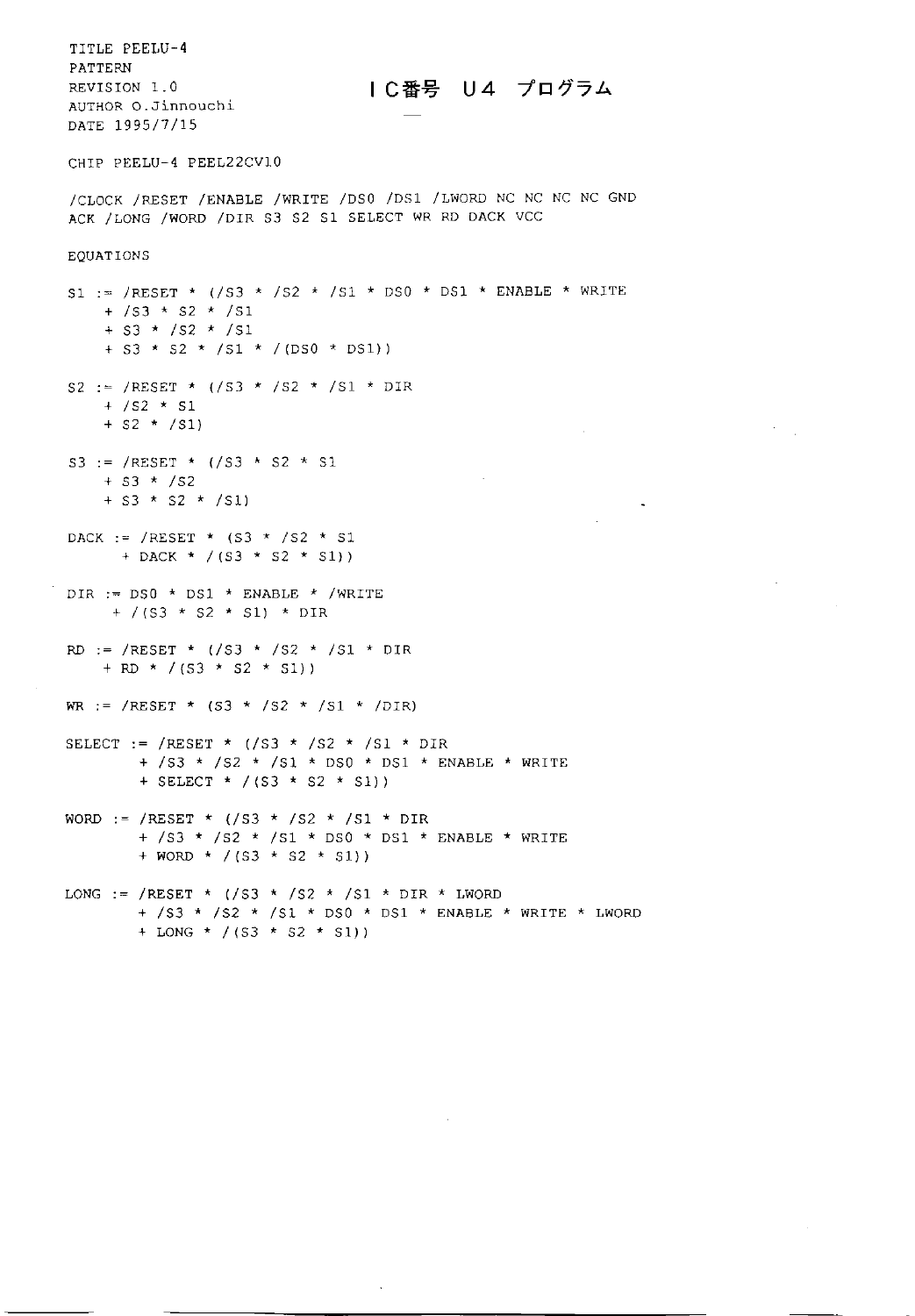

 $\overline{\phantom{a}}$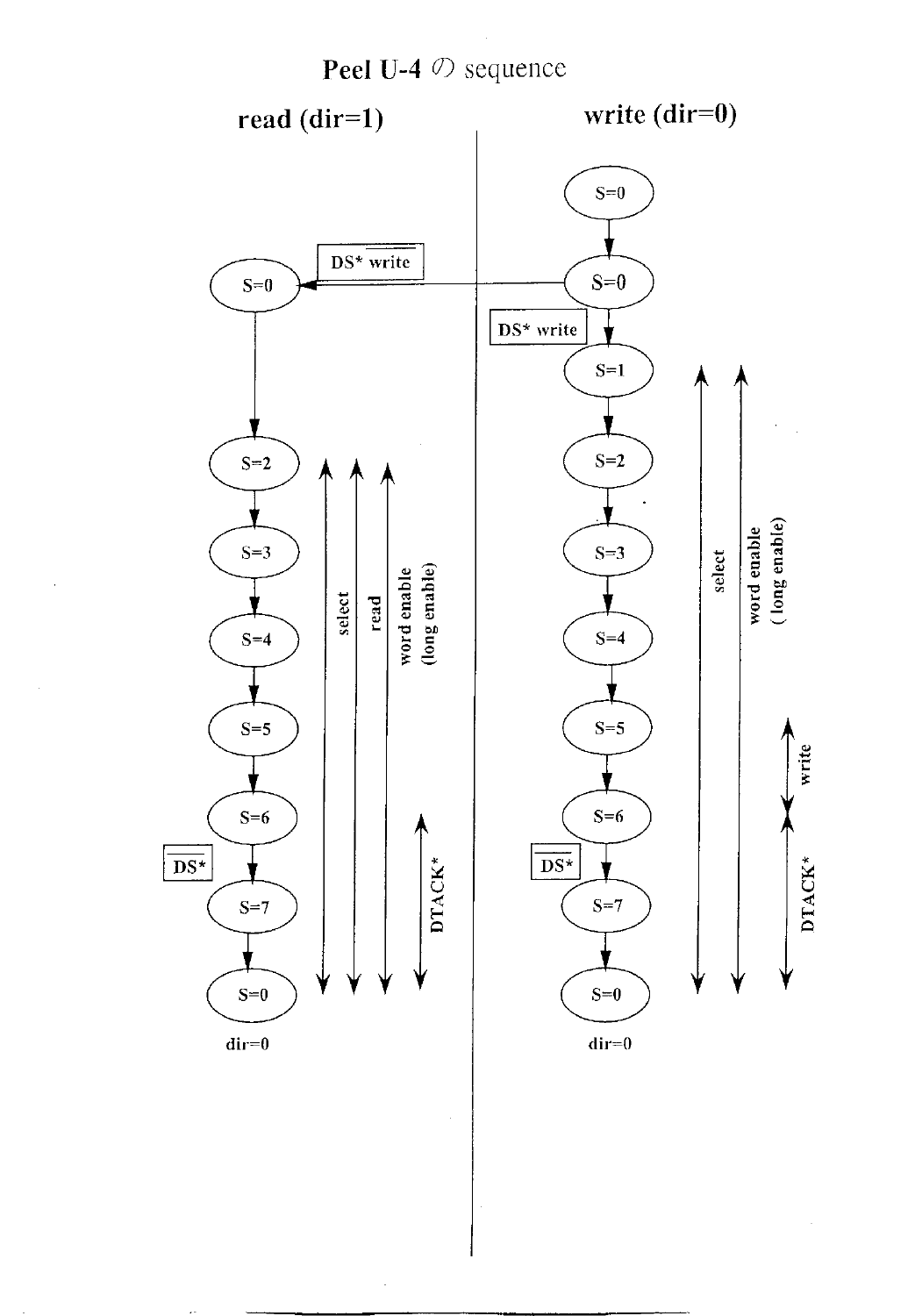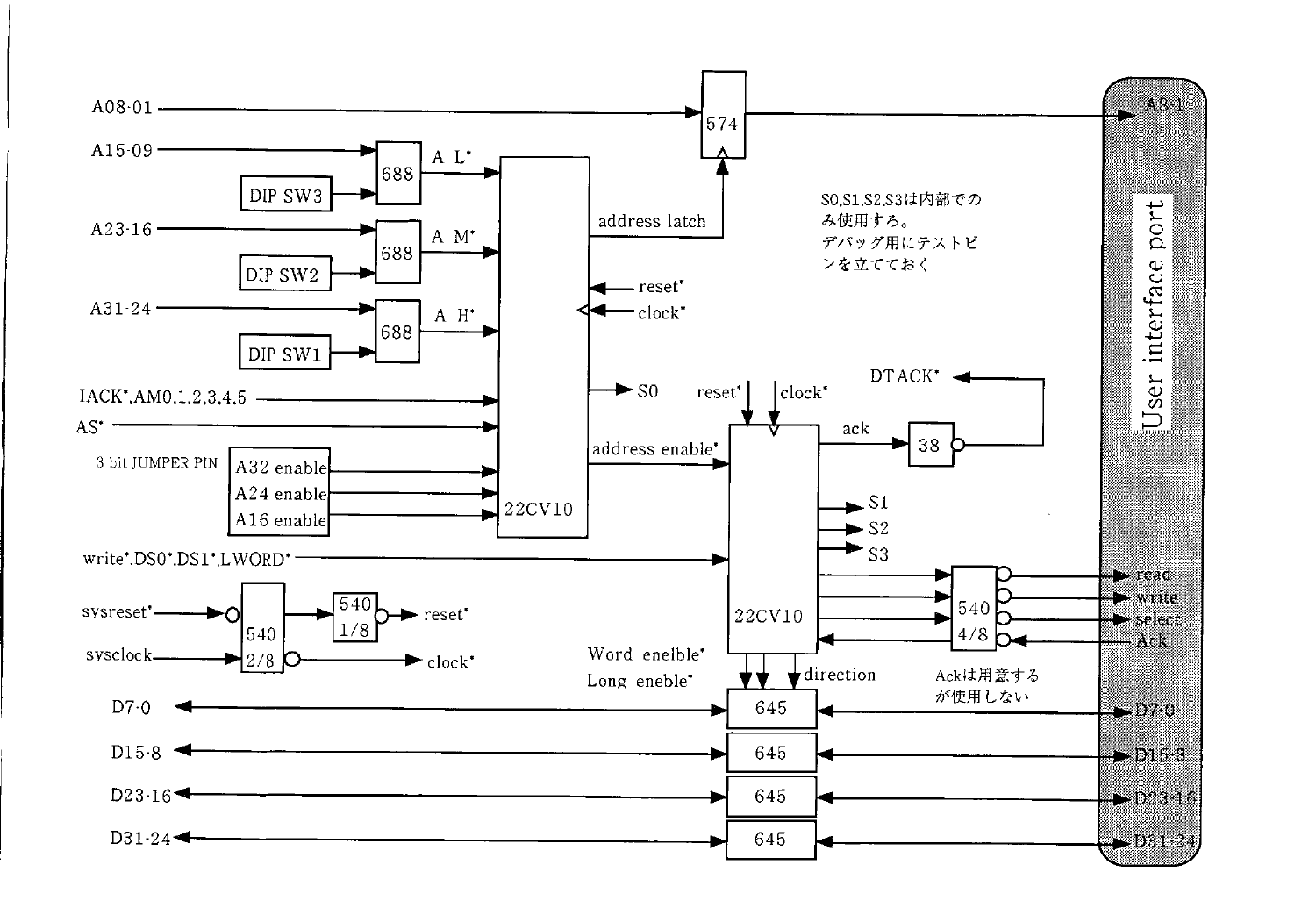フロントパネル 寸法図

 $\bullet$